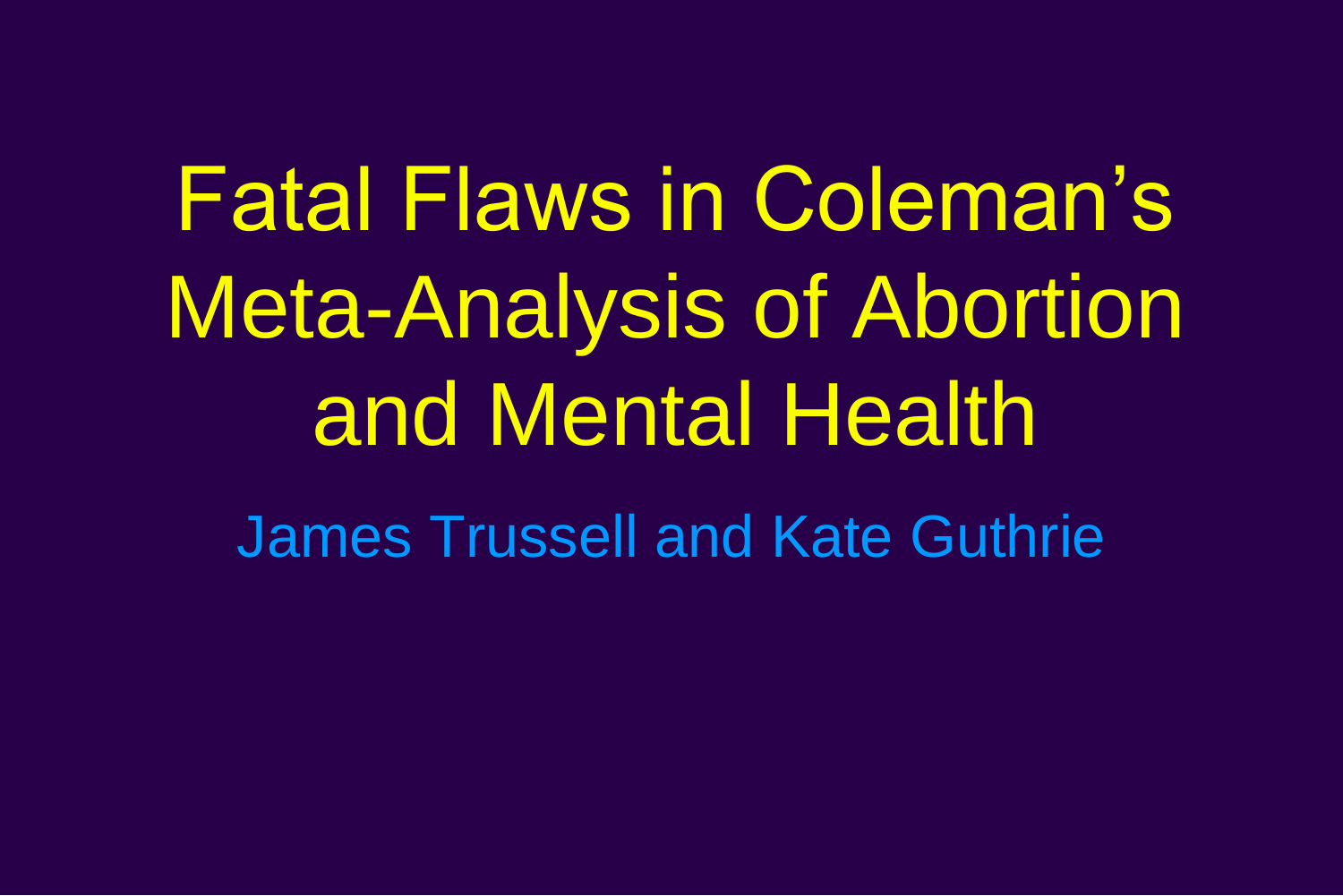# Authors

- Julia R. Steinberg, PhD, Department of Psychiatry, University of California, San Francisco
- James Trussell, PhD, Office of Population Research, Princeton University and The Hull York Medical School
- Kelli Hall, PhD, Office of Population Research, Princeton University
- Kate Guthrie, FRCOG FFSRH, CHCP Hull

*Contraception.* 2012 Nov;**86**(5):430-7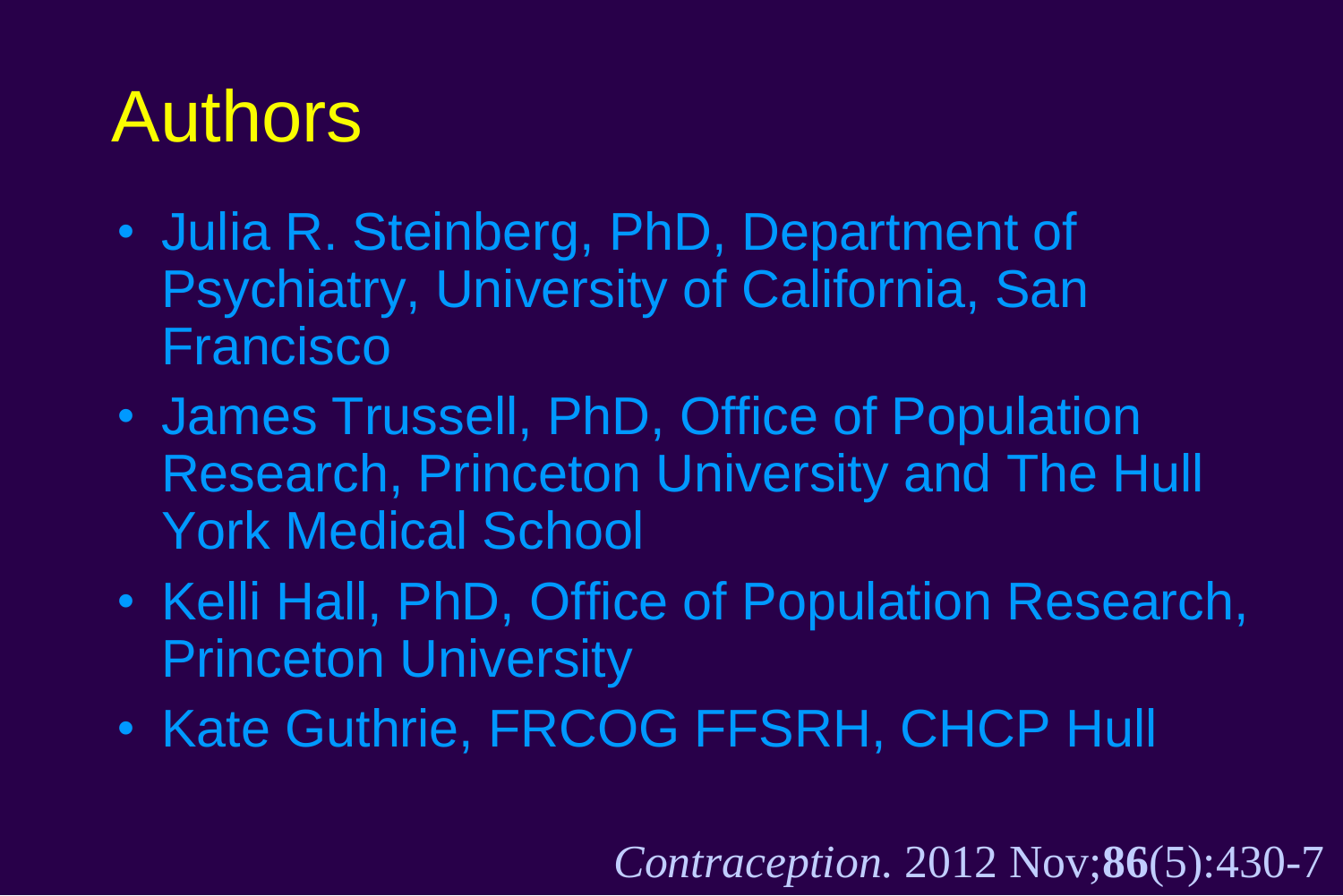The British Journal of Psychiatry (2011) **BJPsych** 199, 180-186. doi: 10.1192/bjp.bp.110.077230

#### **Review article**

#### Abortion and mental health: quantitative synthesis and analysis of research published 1995-2009

Priscilla K. Coleman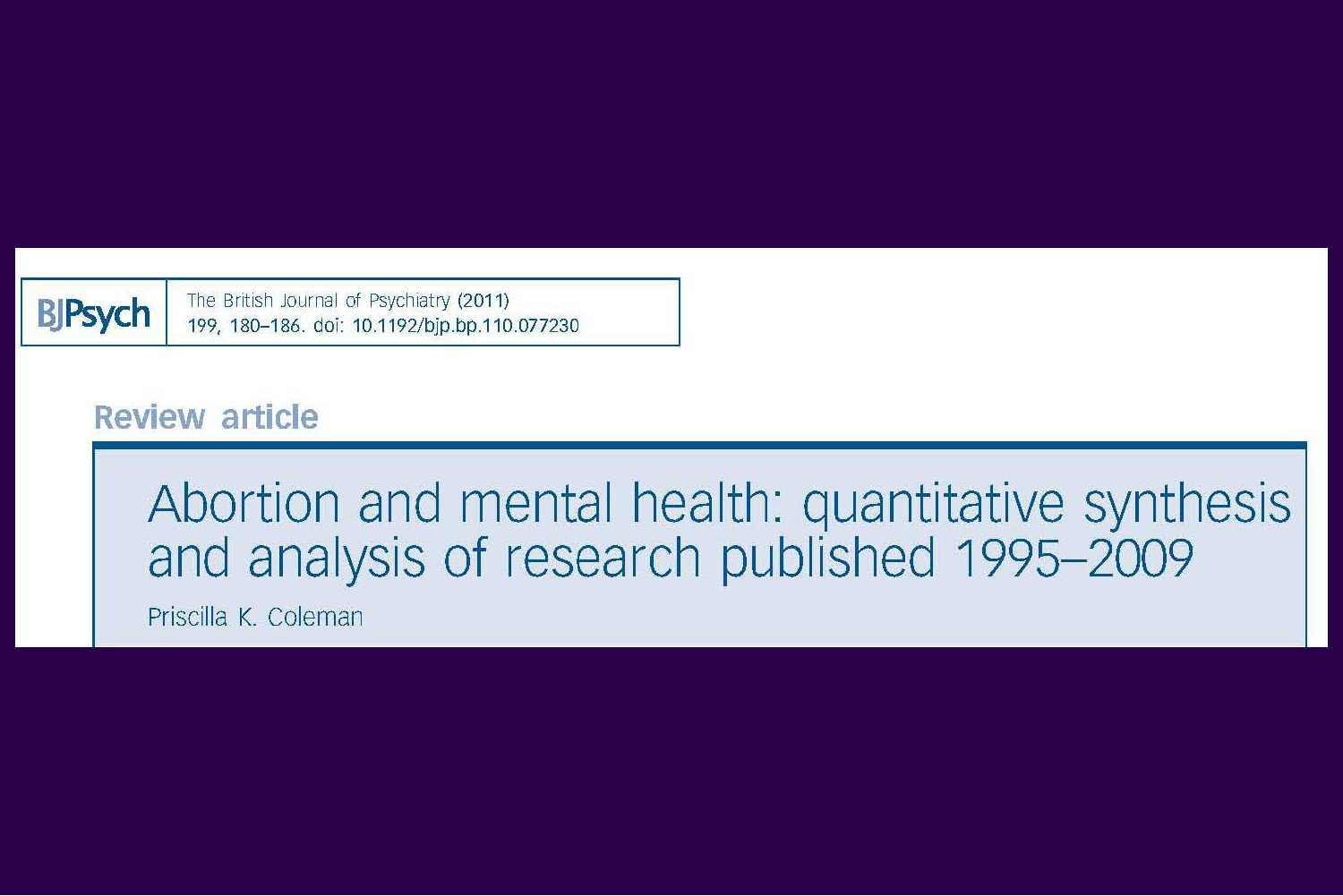#### Coleman Meta-Analysis

- 23 studies
- 36 effect sizes
- Women who had undergone an abortion experienced an 81% increased risk of mental health problems, and nearly 10% of the incidence of mental health problems was shown to be attributable to abortion.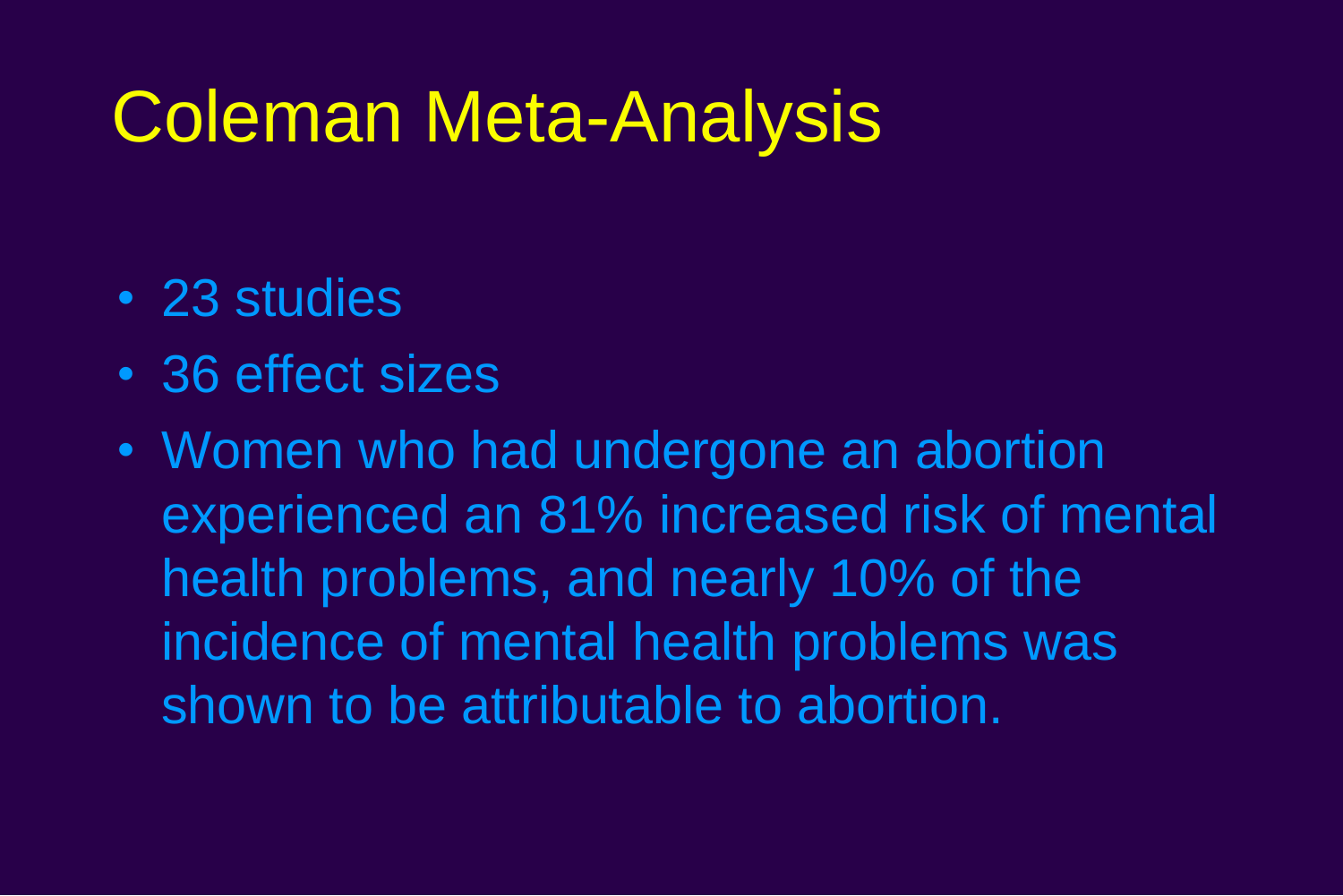

death threate' over her stance on

Nadine Dorries has led a campaign to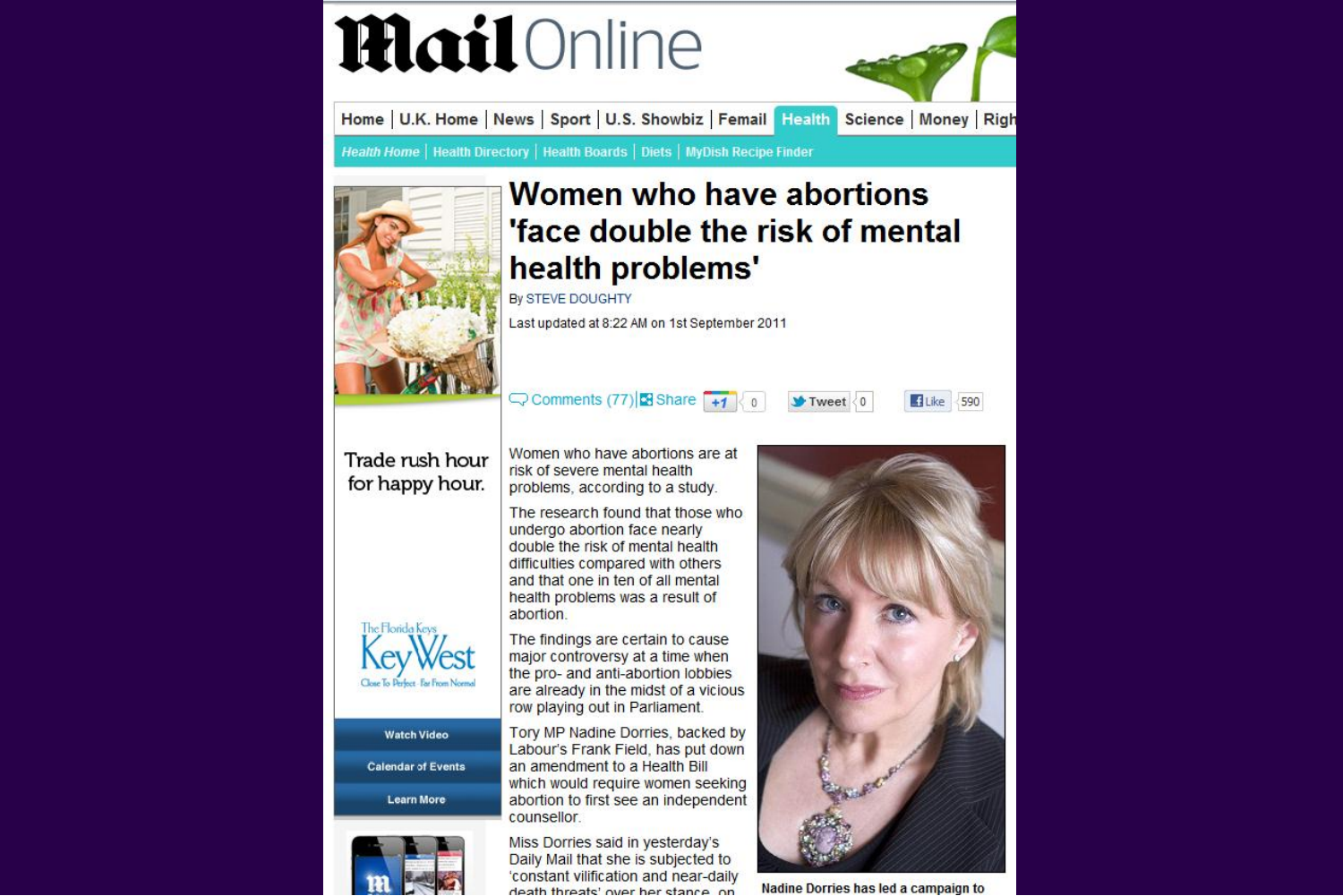**A Colloquium on the Psychological Effects of Abortion**

**Prof Priscilla Coleman and Prof Patricia Casey Tuesday March 6, 2012, between 14.00-16.00 pm in Committee Room 10, House of Commons**

Dr. Priscilla Coleman, Professor of Human Development and Family Studies at Bowling Green State University, will be in London this March, and will be keynote speaker at the above event.

A major concentration of her research has focused on the psychological outcomes among women who have experienced abortion. She has published numerous articles in psychology and medical journals and has presented her research to national and international audiences.

A conservative estimate from the best data analyses indicates that some 20-30% of women who undergo abortion will experience significant negative consequences. Interpretation of available research that does not acknowledge this evidence ignores principles of scientific integrity.

The consequences of denial of the psychological impact of abortion leads to misinformed professionals and leaves millions of women worldwide struggling alone to cope with the aftermath of past abortions.

If you are interested in attending this event could you contact the ProLife Alliance by responding by email.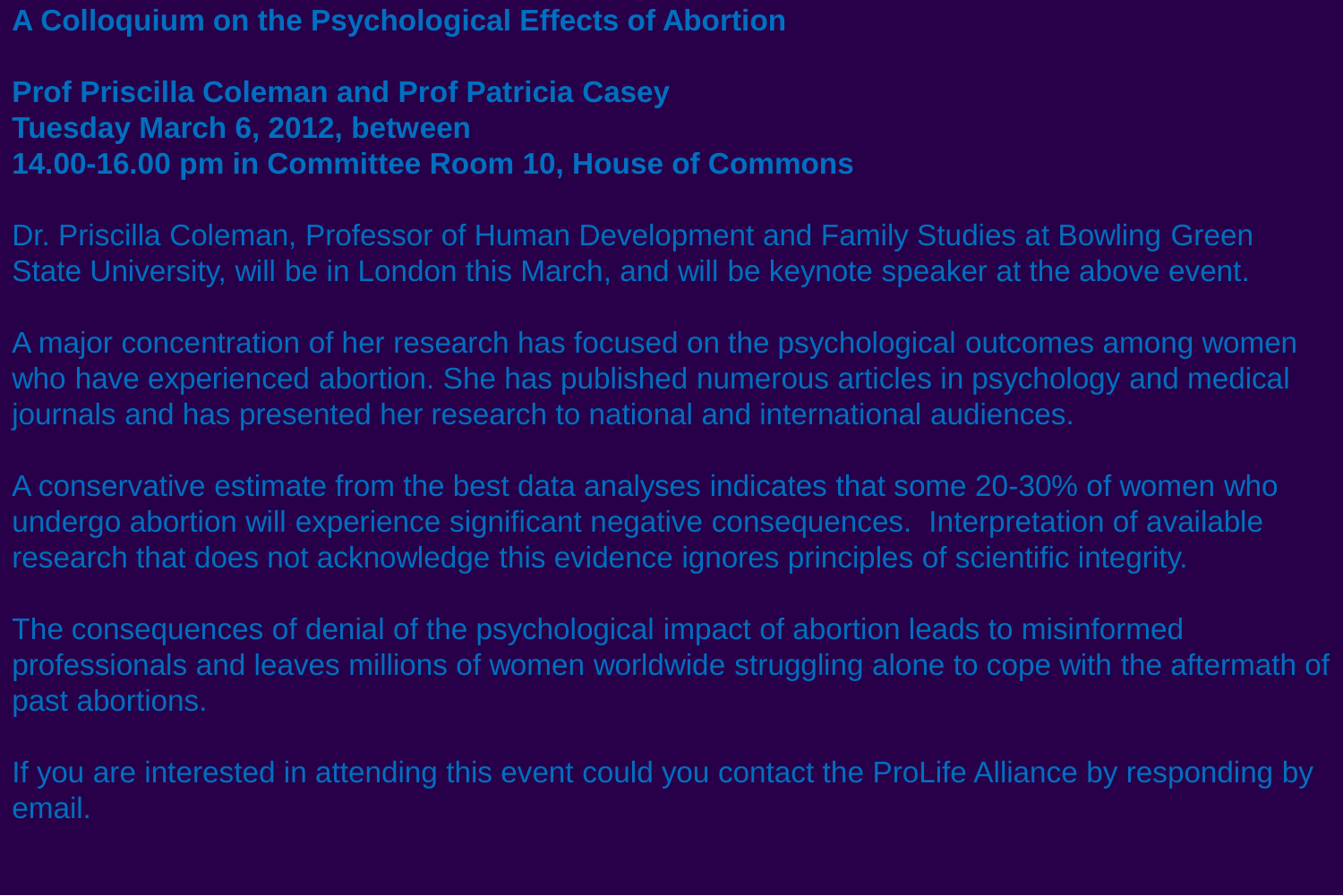

A SYSTEMATIC REVIEW OF THE MENTAL HEALTH OUTCOMES OF INDUCED ABORTION, INCLUDING THEIR PREVALENCE AND ASSOCIATED FACTORS.

DECEMBER 2011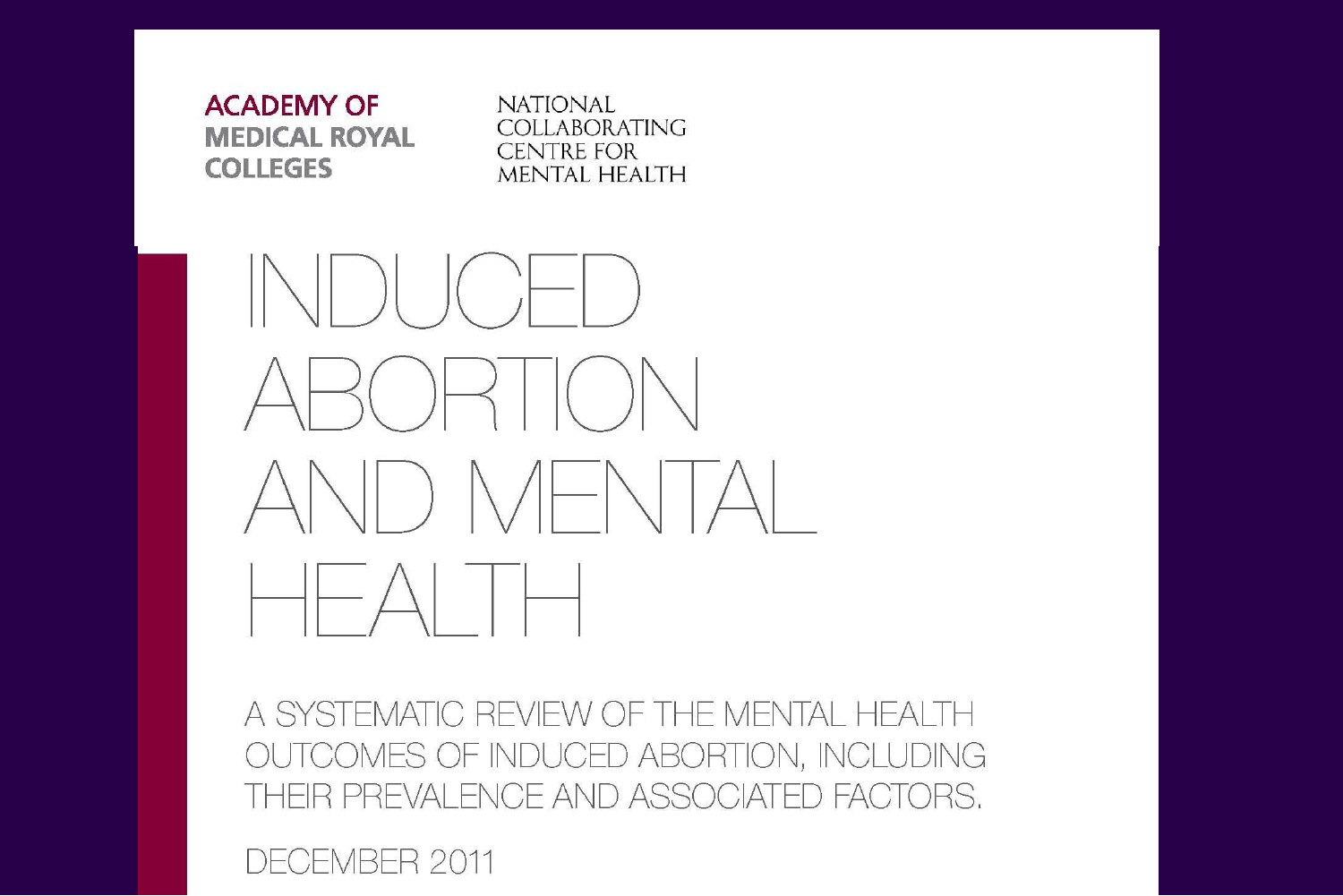#### RCPsych Review

• The Steering Group consisted of 19 members, including representatives of the RCPsych, the RCOG, the Royal College of General Practitioners, technical staff from the National Collaborating Centre for Mental Health (NCCMH), and four members from the Department of Health who observed two meetings each and monitored progress.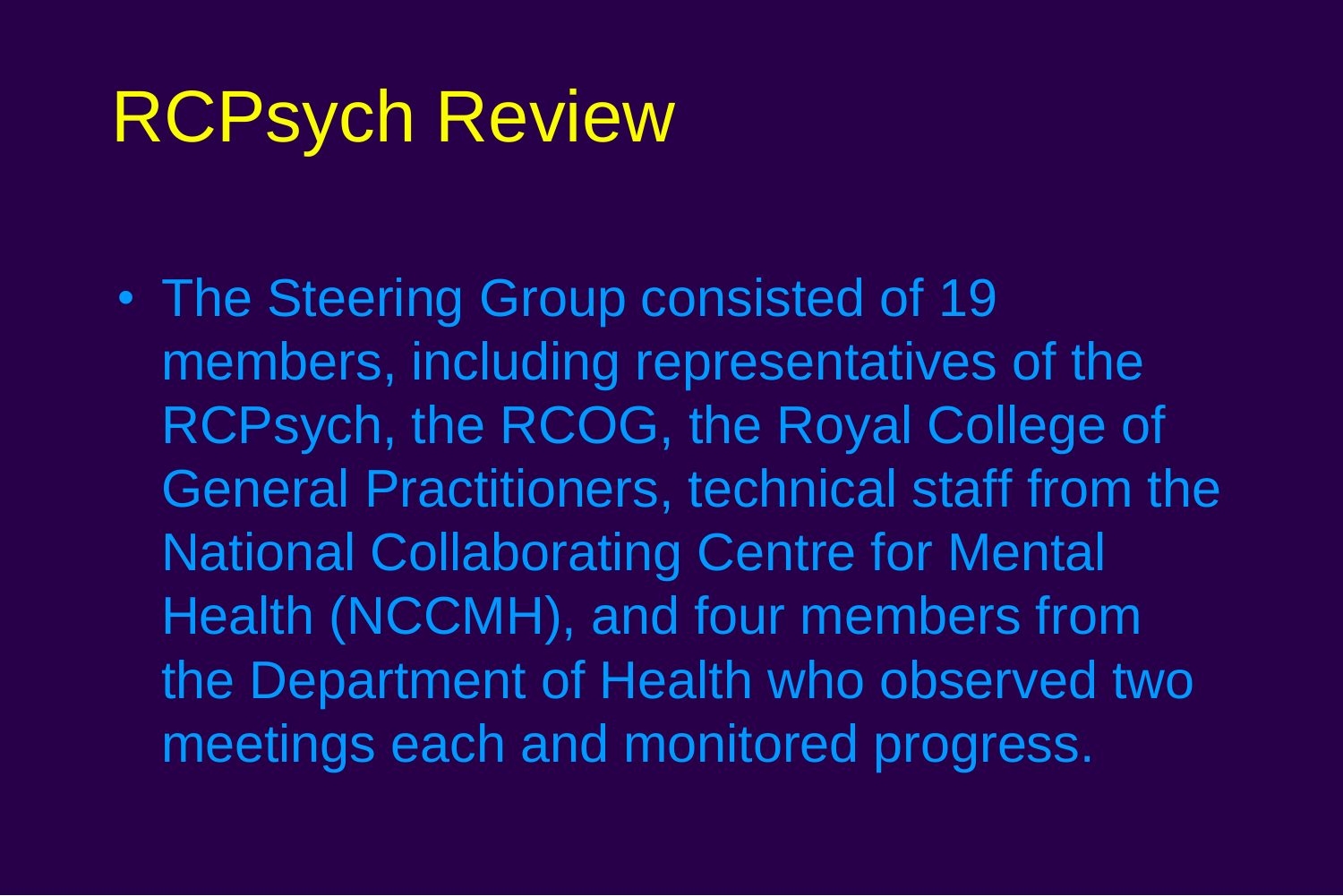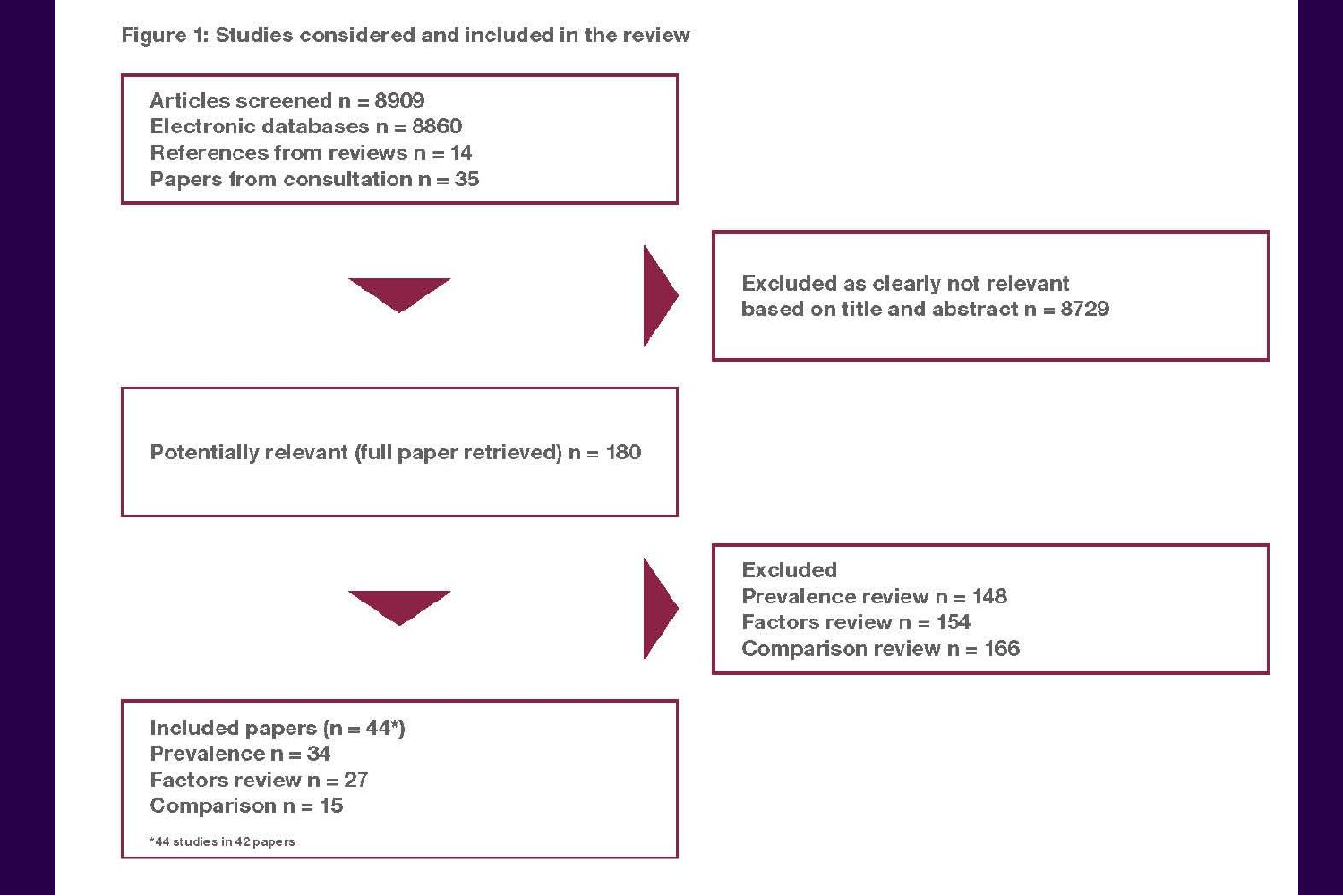#### RCPsych Review Conclusions

• Evidence from the narrative review and meta-analysis indicated that for the majority of mental health outcomes, there was no statistically significant association between pregnancy resolution and mental health problems.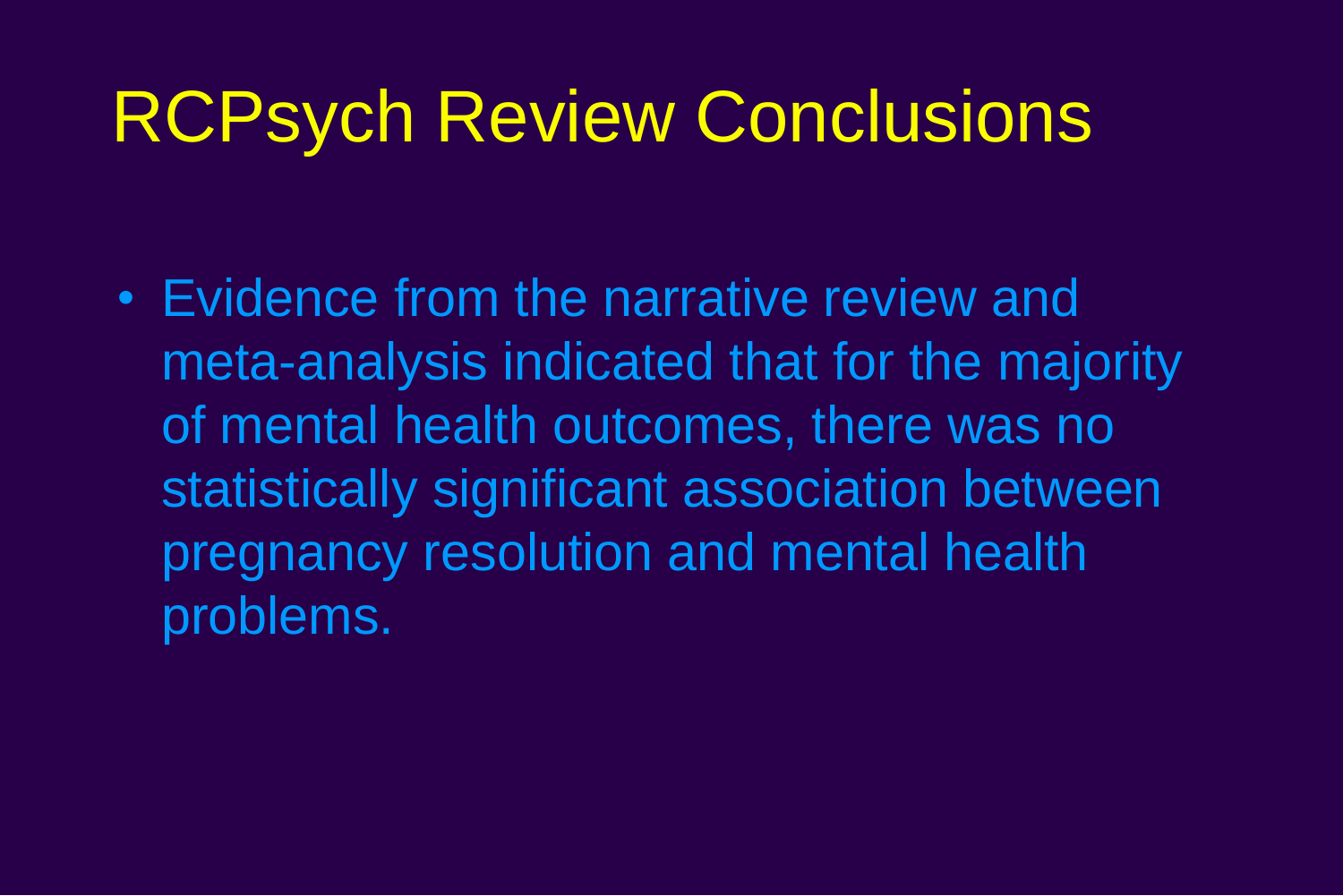#### RCPsych Review Conclusions

• Where we found a statistically significant association between abortion and a mental health outcome, for example increased rates of self-harm and lower rates of psychosis, the effects were small (psychosis) and prone to bias (for instance, there were common factors underlying seeking an abortion and later self-harm).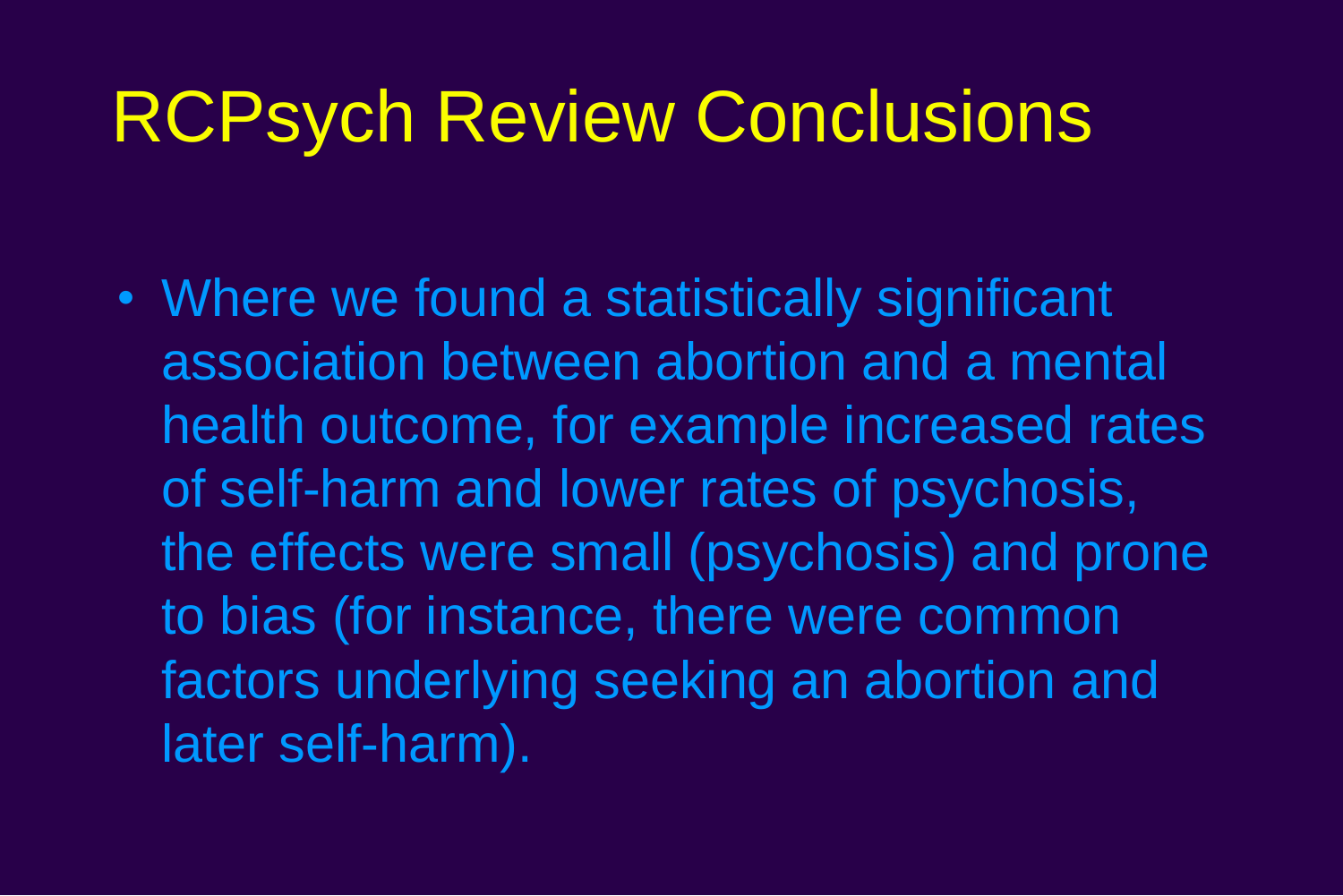### RCPsych Review Conclusions

- In this review, we have surmised that the associations between abortion and mental health outcomes are unlikely to be meaningful.
- When a woman has an unwanted pregnancy, rates of mental health problems will be largely unaffected whether she has an abortion or goes on to give birth.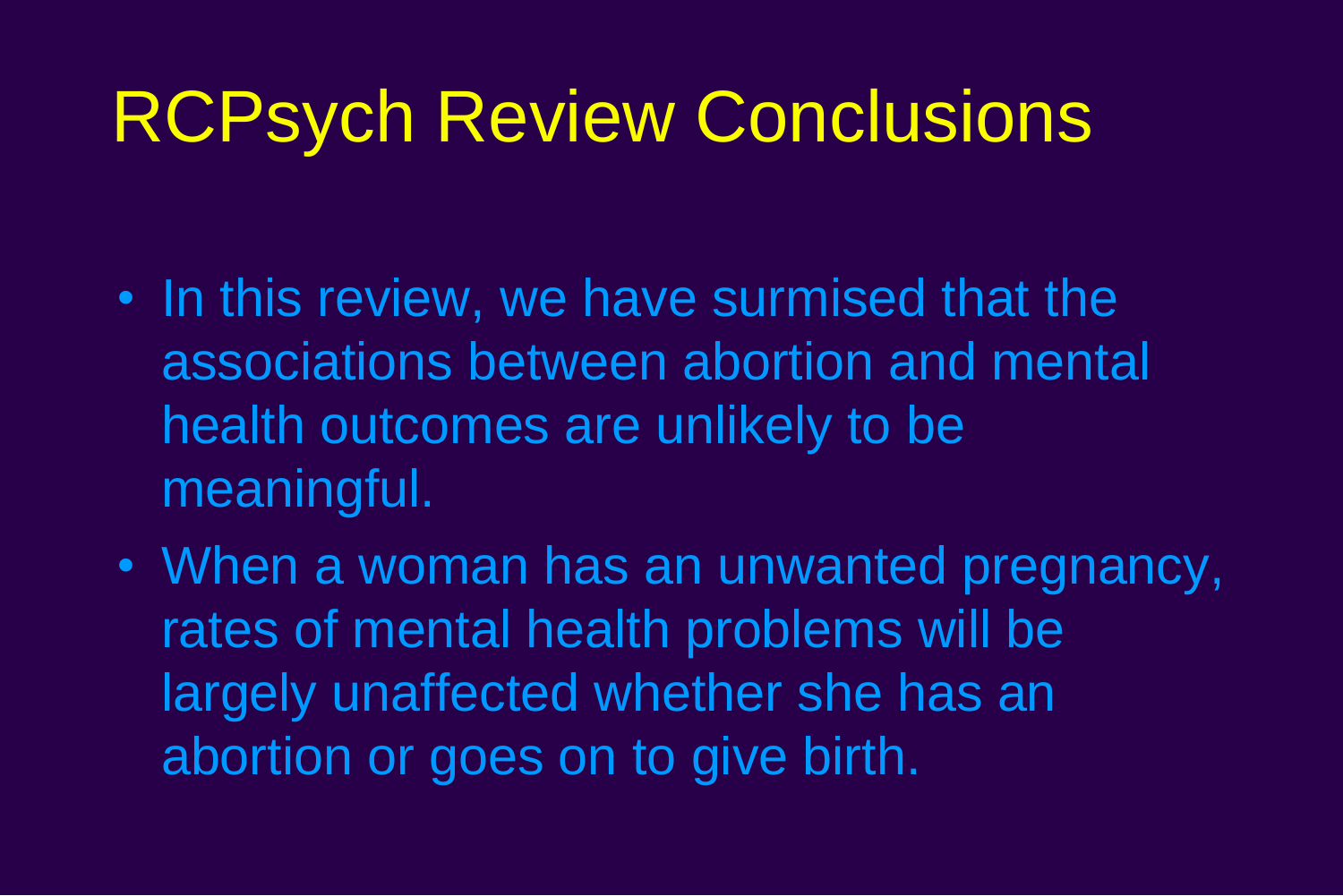# RCPsych's Review of Coleman's Meta-analysis

• The RCPsych review stated that "A number of methodological problems with the metaanalysis conducted in the Coleman review have been identified, which brings into question both the results and conclusions."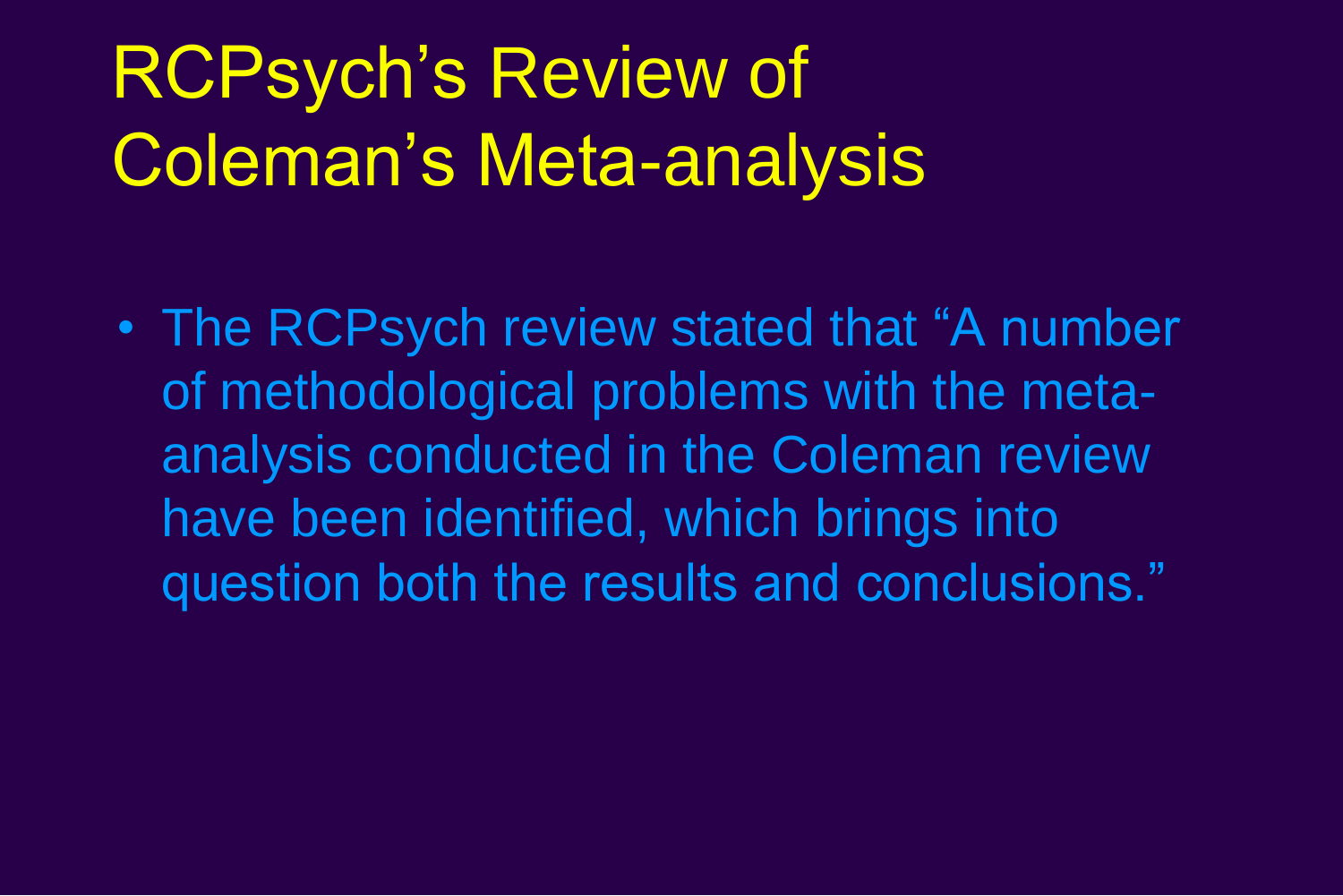# Why the Difference?

- The RCPsych review is excellent science.
- Coleman's meta-analysis is junk science that should never have been published. Complete failure of peer-review and editorial oversight.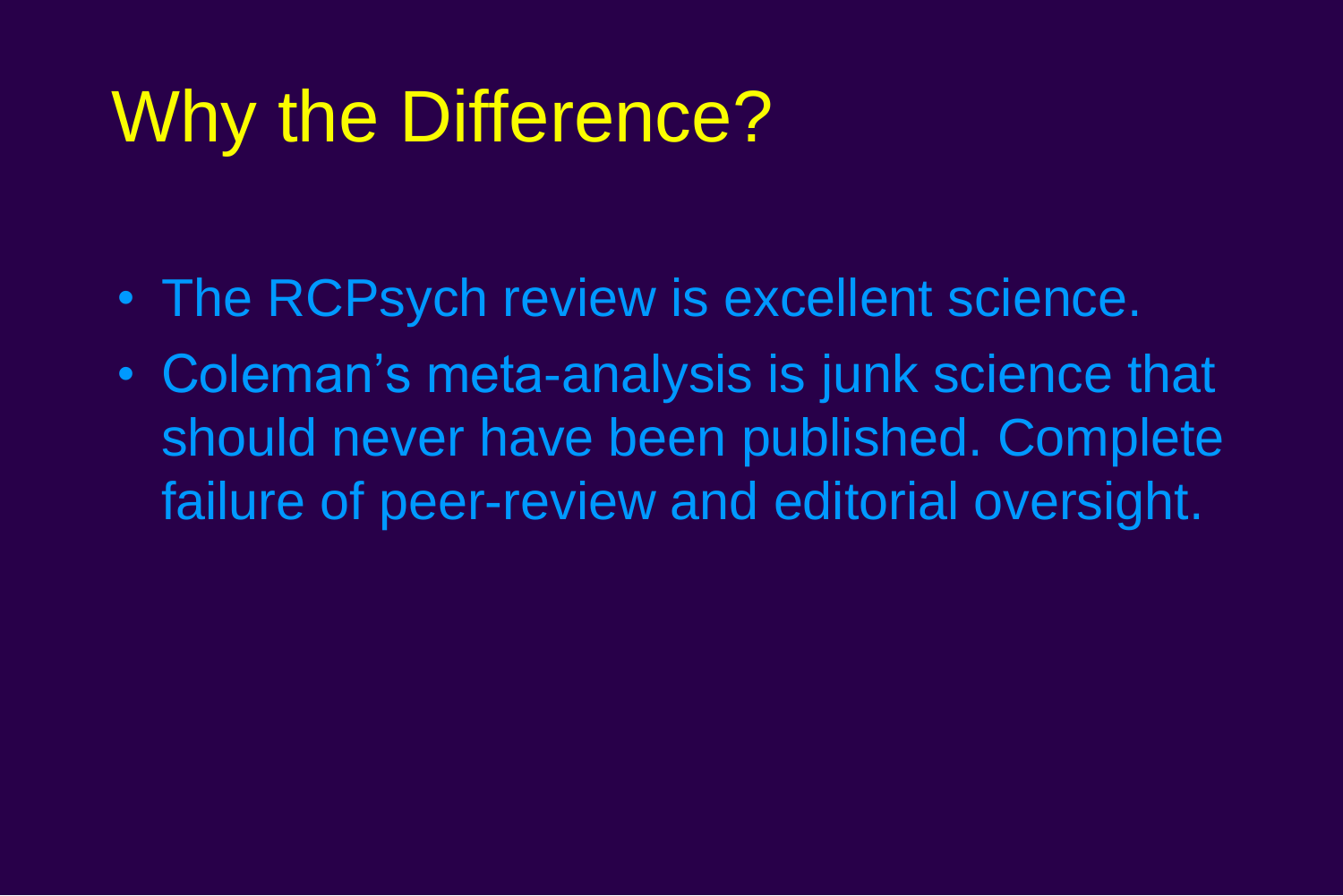# Quality of Coleman's Meta-Analysis

- Ten letters to the editor were highly critical of Coleman's methods, with 3 calling for a retraction of this meta-analysis.
- A commentary written by authors of the RCPsych review concluded that the Coleman meta-analysis "cannot be regarded as a formal systematic review."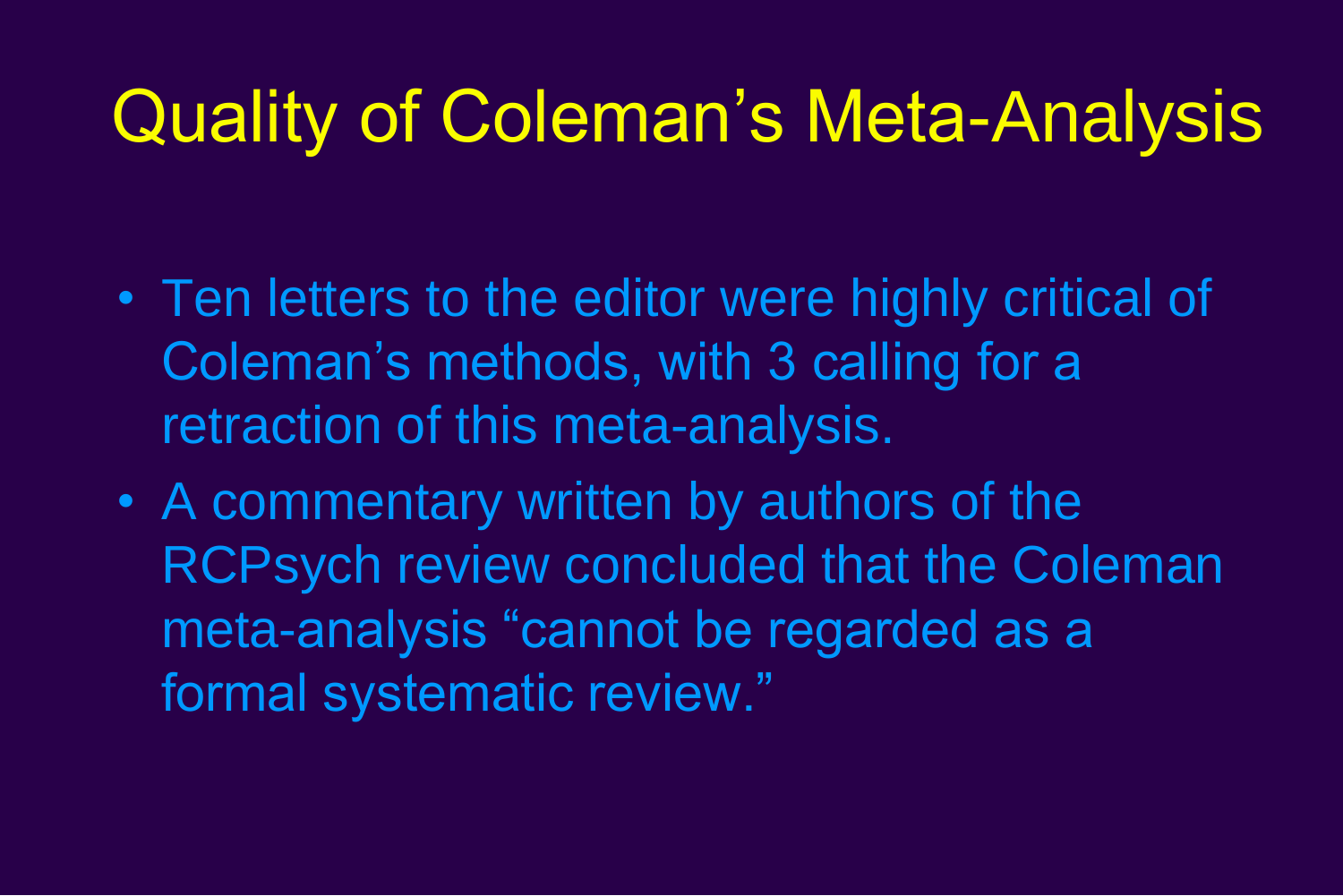# Errors in the Coleman Meta-Analysis

- 1. Violating guidelines for conducting meta-analyses
- 2. Not accounting for dependence of effect sizes
- 3. incorrect formula used for calculating population attributable risk
- 4. Not adhering to her own exclusion and inclusion criteria
- 5. Misclassification of the comparison group,
- 6. Effect sizes that were adjusted for different factors
- 7. Invalid inferences regarding the proportion of births that are unintended.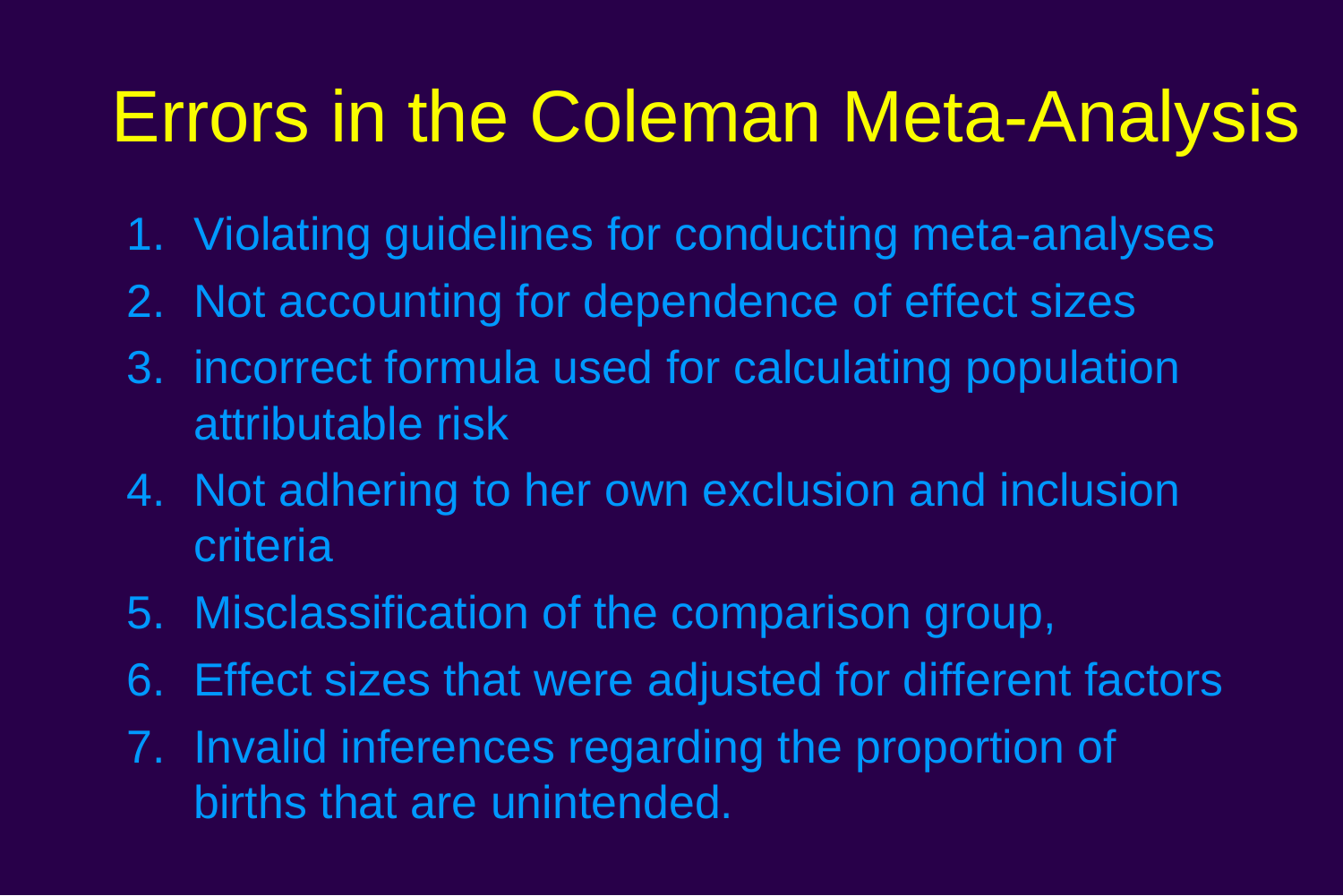## Violating Meta-Analysis Guidelines

- Conflict of interest exists because 11 of the 23 studies included were her own studies.
- When conducting a meta-analysis and deciding whether a study conducted by oneself should be included, the Cochrane Collaboration says "there should be an independent assessment of eligibility and risk of bias by a second author [of the metaanalysis] with no conflict of interest."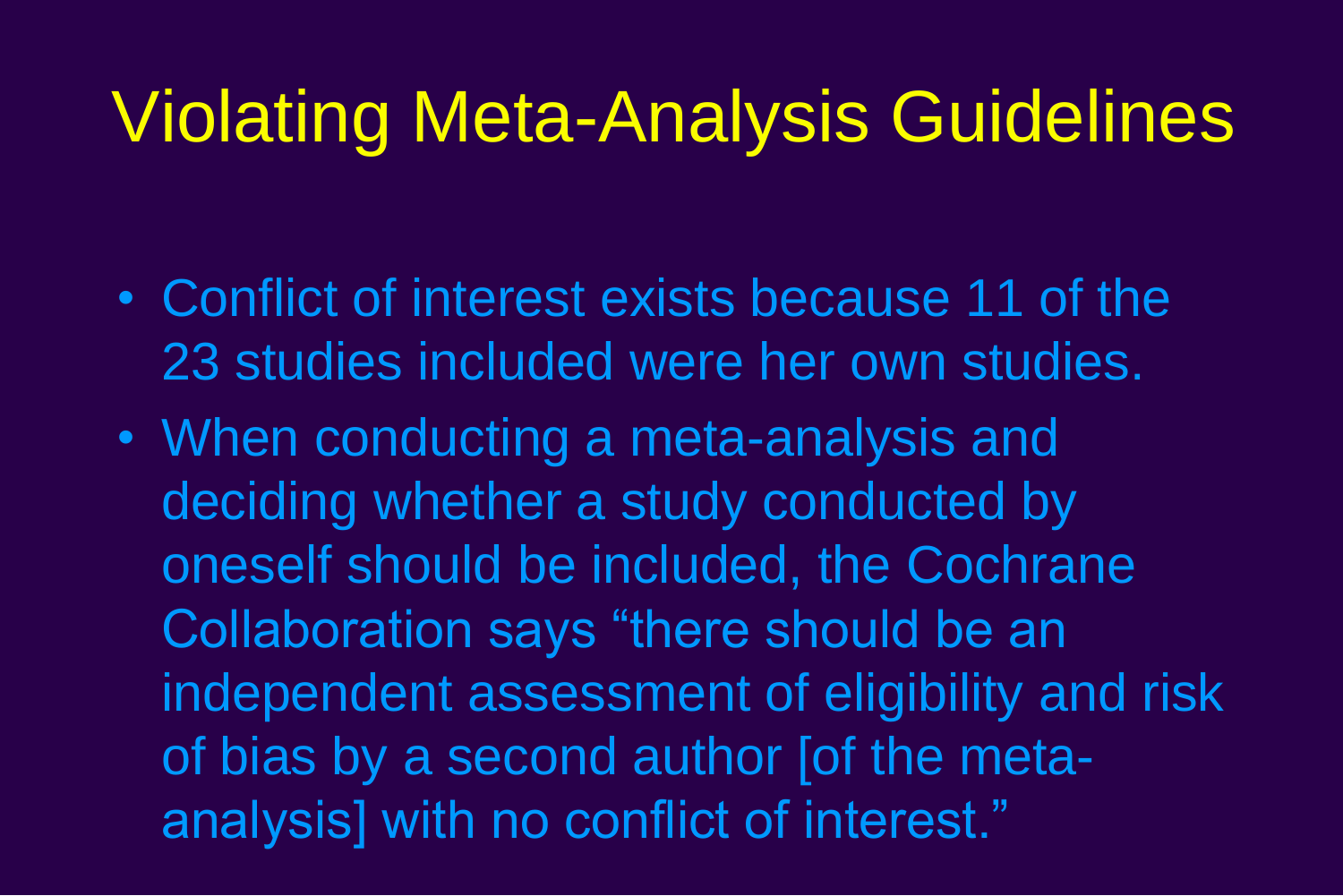# Significant Shortcomings

- Wide variation in design quality and bias among included studies
- Measurement of mental health
- Method of controlling for prior mental health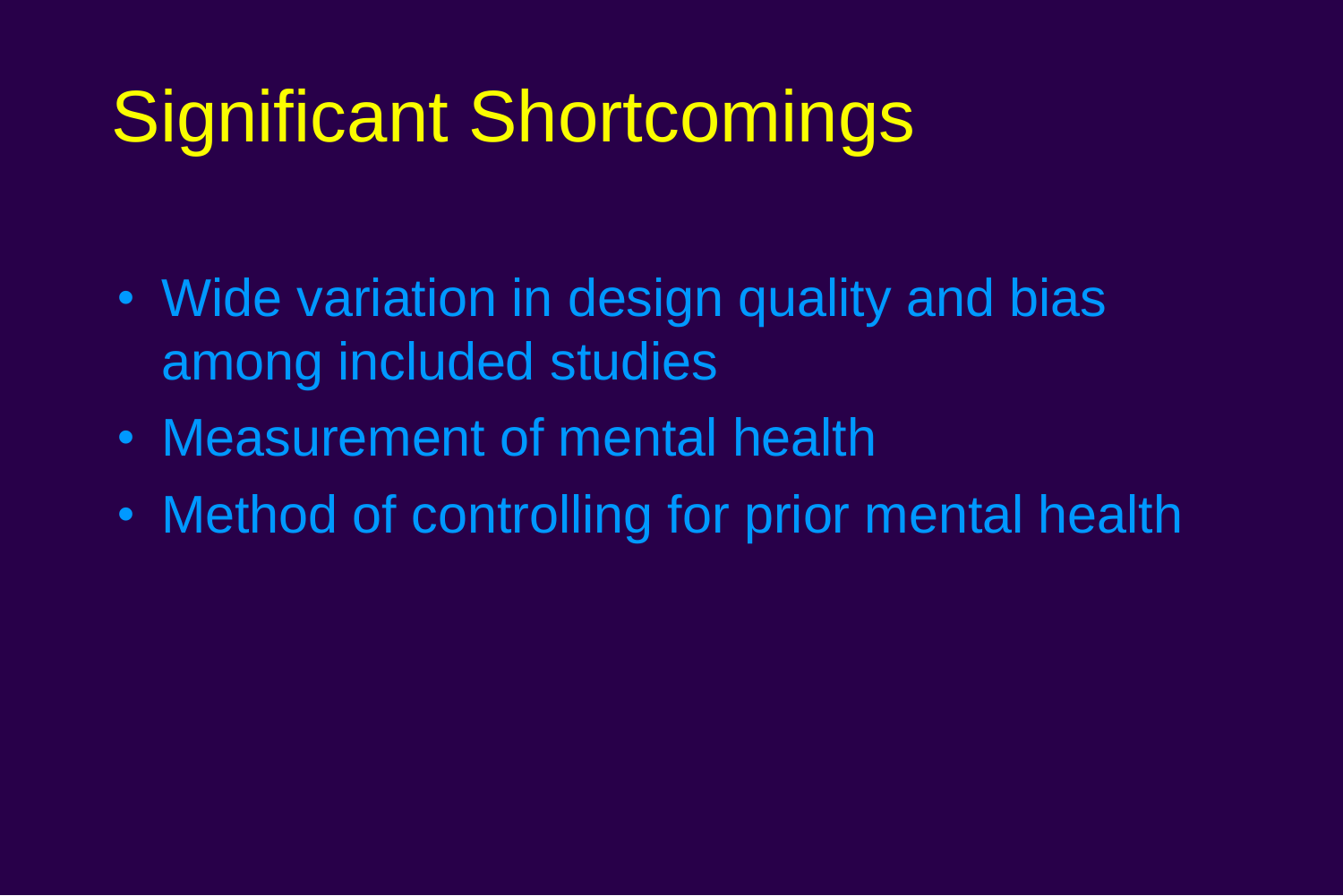# Varying Quality

- 13 studies included in Coleman's metaanalysis (she was an author of 7 of these) were excluded from the RCPsych analysis that compared women who aborted to other women.
- Of the other 10 studies that were included in Coleman's meta-analysis, 3 were rated as poor, 1 as fair, 4 as good, and 2 as very good by the RCPsych review.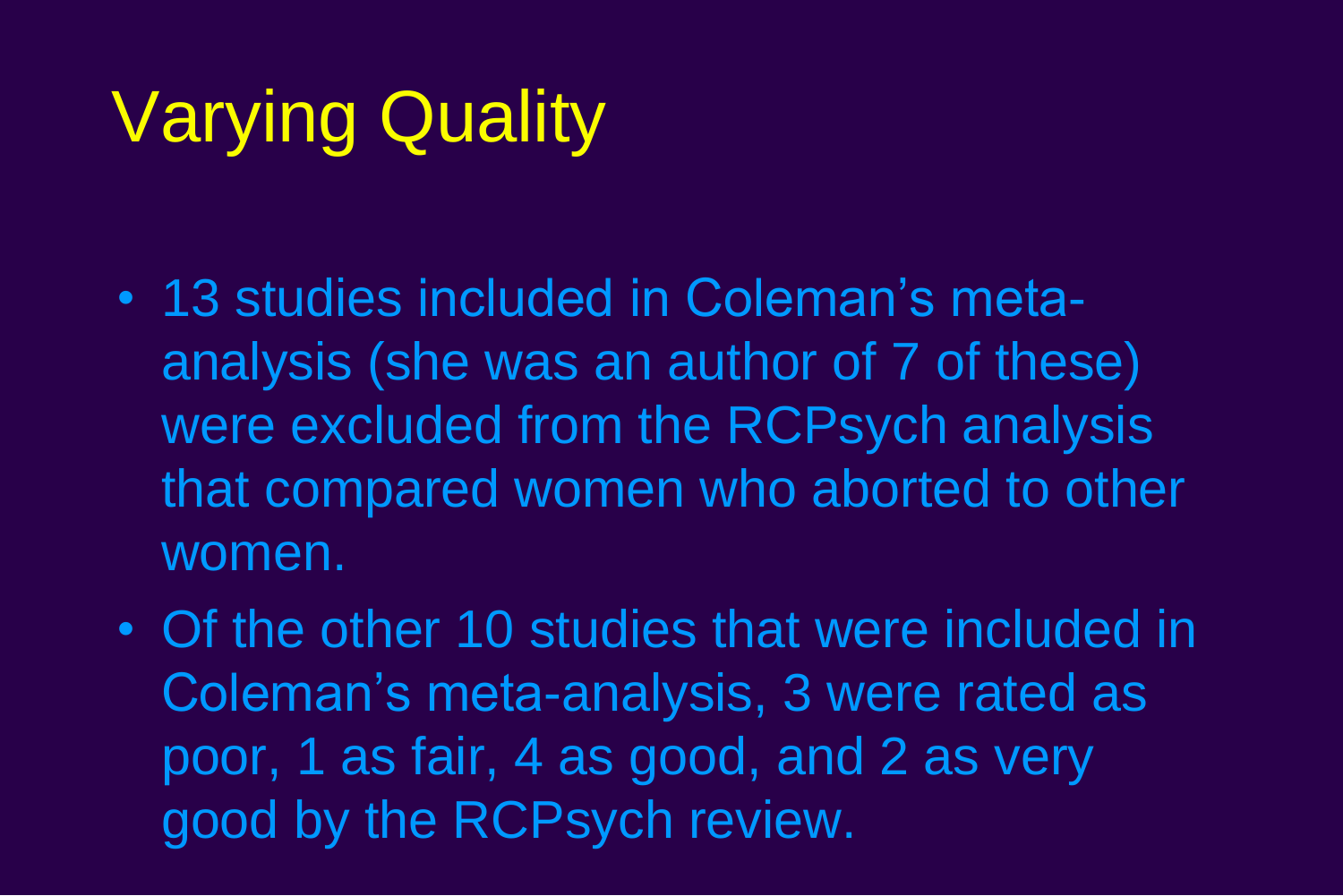#### Measurement of Mental Health

- Coleman fails to adequately distinguish conceptually among mental health outcomes, giving equal weight to risk behavior outcomes like alcohol or marijuana use during pregnancy or any marijuana use or any alcohol use as she does to more severe psychiatric outcomes like suicide
- She does not distinguish between methods of assessment such as clinical diagnoses made by structured psychiatric interviews and those of single item measures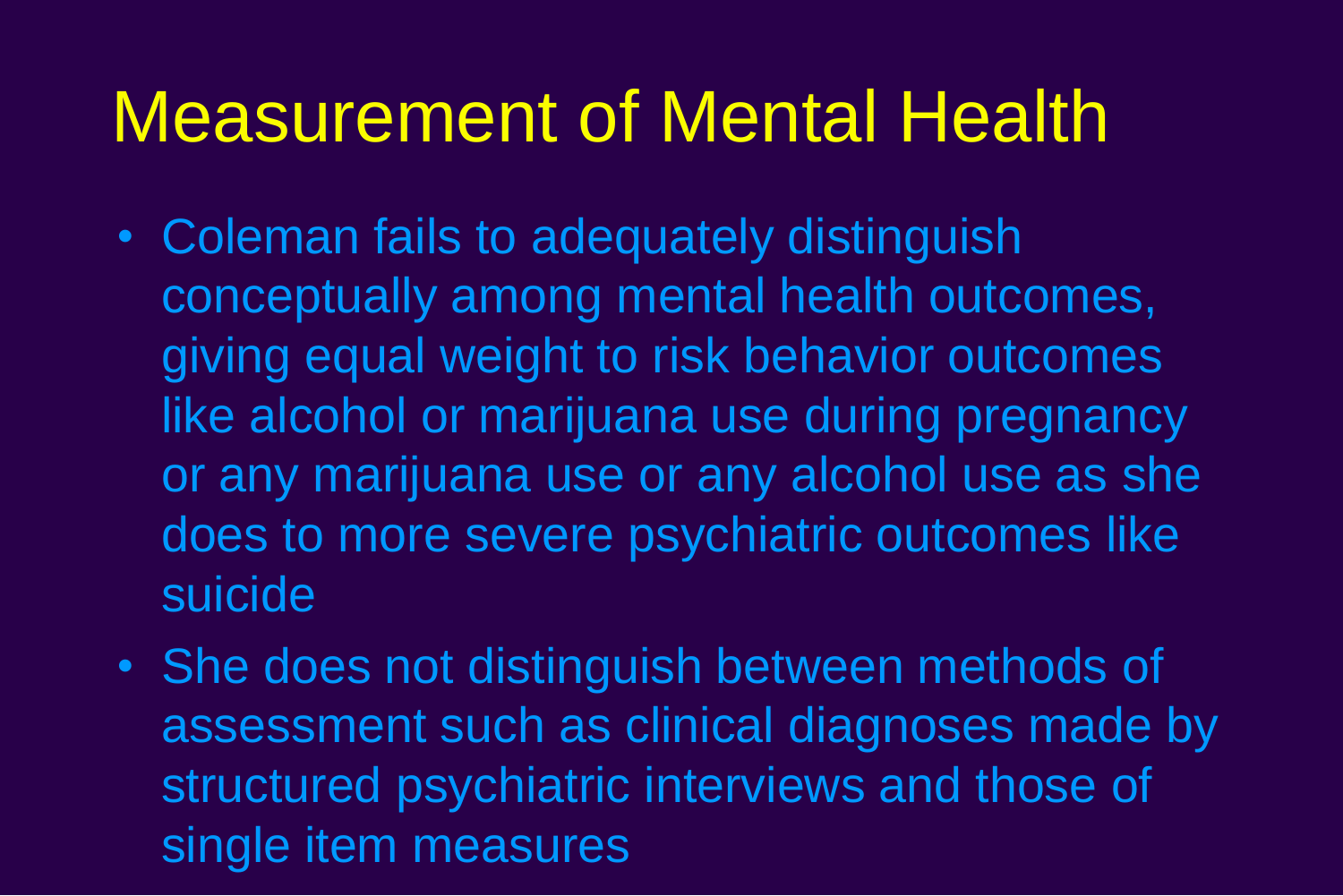# Controls for Prior Mental Health

- 2 effect sizes used a covariate of mental health at any time before the pregnancy
- 17 effect sizes used a covariate of mental health or a related construct at one point in time (*e.g.,* at age 15) or for a period (but not all) of time before the pregnancy
- 5 effect sizes excluded women with a mental health problem for a period of time (*e.g.,* 12-18 months) before the pregnancy or for all the time before the pregnancy
- 12 effect sizes did not control for prior mental health at all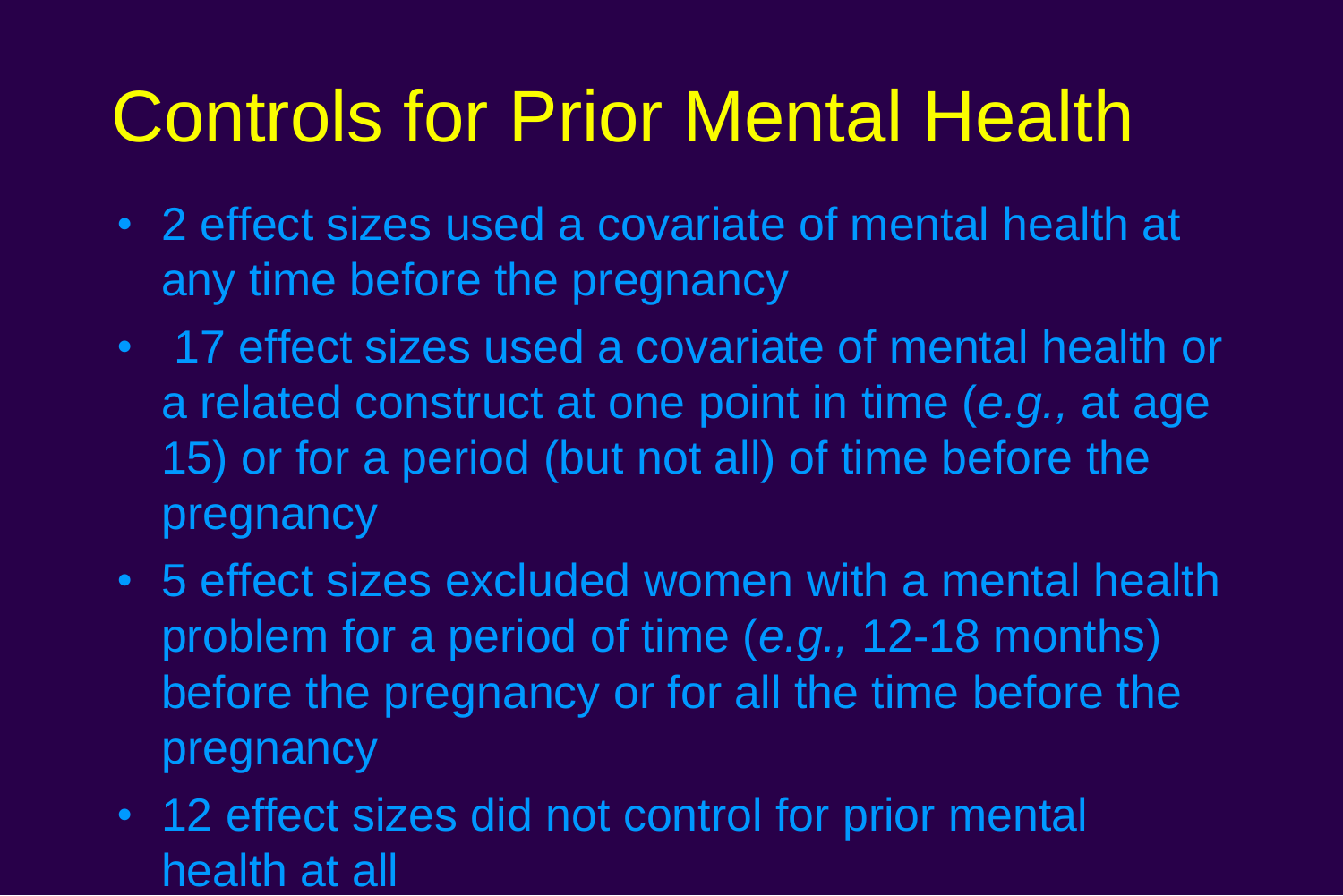## **Conclusions**

- Coleman makes the point that her review is unbiased because it was a meta-analysis that quantified the effect of abortion on mental health.
- However, 13 studies included by Coleman did not even merit inclusion in the RCPsych review because they were of lower than very poor quality.
- A meta-analysis cannot be used to make good science out of (mostly) bad science.